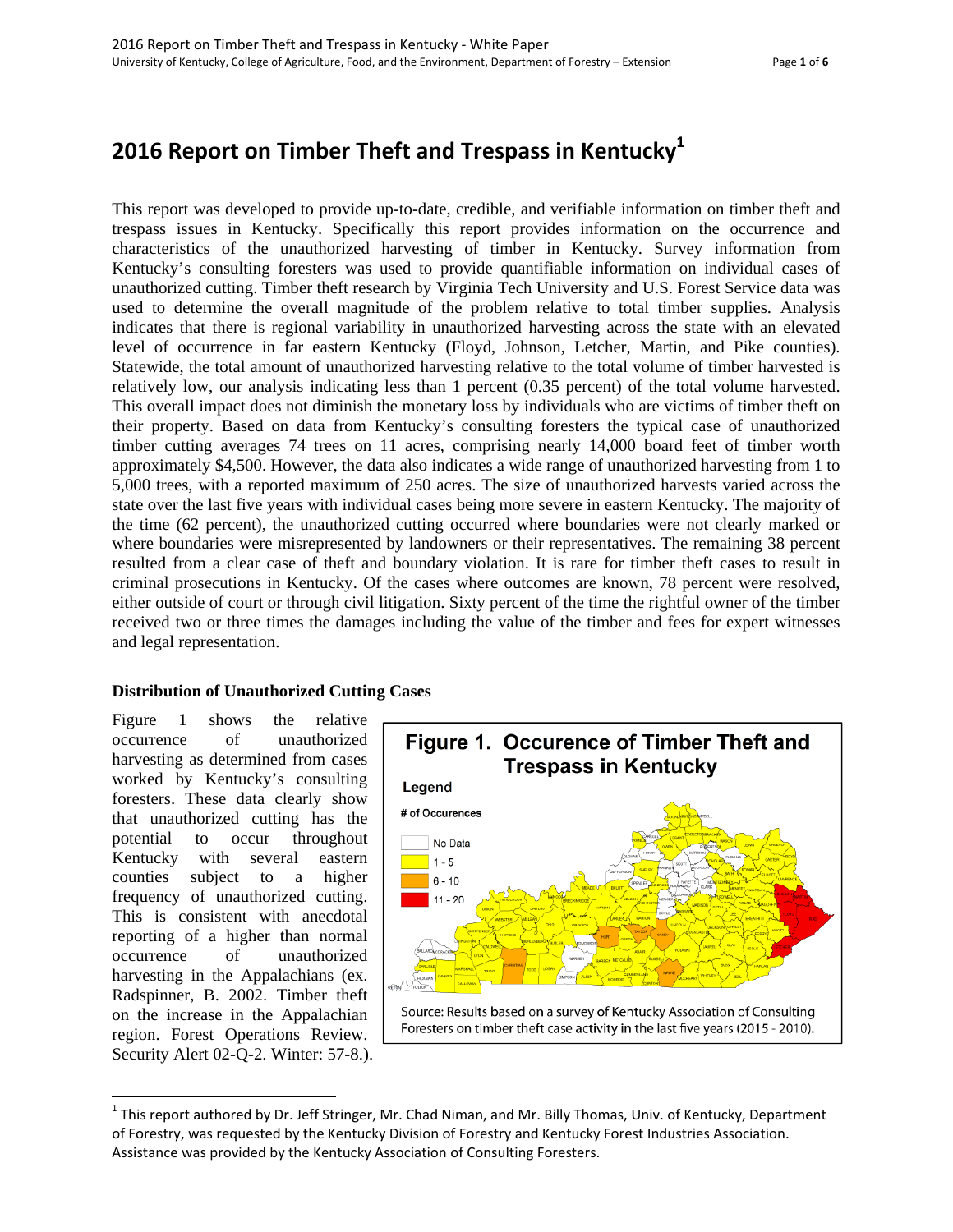It is important to note that these data cannot be used to determine the total amount of unauthorized harvesting, as consulting foresters are not involved in all cases. Other methods must be used to estimate this (see "Magnitude of Unauthorized Harvest" section below).

#### **How Timber Theft and Trespass Occurs**

Unauthorized cutting of timber occurs either intentionally (timber theft) or unintentionally, referred to as timber trespass (see FOR-109 referenced below). Timber theft occurs when a boundary line is knowingly crossed to steal timber. This can occur on a large scale covering acres where all valuable trees are cut or on a limited scale where only a few trees near a boundary line are removed. Timber trespass, on the other hand, typically occurs through one of two circumstances. The first is when boundaries are not marked and/or are unclear, leading to an unintentional cutting. The second is when the boundary is misrepresented or unknown by the landowner or their representative leading to unintentional cutting of adjacent timber by the logger. Data from consulting foresters in Table 1 provides the distribution of unauthorized cutting among these different types of occurrence.

| <b>Table 1. Distribution of Unauthorized Cutting</b> |            |
|------------------------------------------------------|------------|
| <b>Occurrence Type</b>                               | Percentage |
| Property Line Unknown or Disputed                    |            |
| <b>Landowner Misrepresents Boundary</b>              | 21         |
| <b>Logger Intentionally Crosses Boundary</b>         | 29         |
| Logger Harvests Entire Absentee Landowner Property   |            |

The table shows that 62 percent of the unauthorized cutting over the last several years occurred because the boundary was not clear or the boundary was misrepresented. For example, there can be surveys or deeds that are contradictory, boundaries that have been incorrectly marked or designated, or an unmarked boundary that is difficult to follow. This indicates that generating documentation for a harvest or even marking boundaries may not prevent all cases of unauthorized cutting. The remaining 39 percent are clearly timber theft with intent to steal, 10 percent being the most blatant where a logger sets up to specifically steal an entire tract of timber. The data in Table 1 indicates that there can be a number of reasons for unauthorized harvesting and both landowners and loggers can be at fault.

# **Magnitude of Unauthorized Harvest**

Because there is no formal reporting mechanism for timber theft or trespass, determining the magnitude of these problems is difficult. Anecdotal information varies widely. Some individuals from industry indicate that there is little problem with stolen timber while reports from others indicate that timber theft is a substantial problem. To provide unbiased insight into this issue we used data from a Virginia Tech University study on timber theft from a 20 county Appalachian area involving West Virginia, Virginia, Tennessee and four counties in Kentucky. We used information from this study in combination with U.S. Forest Service Timber Product Output data from this area to estimate the percentage of the total timber supply that was contaminated with wood from unauthorized harvesting (see "Information Sources" section).

Virginia Tech's analysis indicated an estimated delivered log value in the 20 counties of approximately \$107 million dollars annually. It further indicated a total value of unauthorized harvest at \$300,000 equivalent to 0.28 percent of the delivered timber value in the 20 counties studied. The four counties in Kentucky were estimated to have an unauthorized harvesting rate of 0.35 percent, corresponding to an approximate \$60,000 annual dollar loss in those counties. Tennessee had the highest unauthorized harvesting rate, averaging 0.86 percent, followed by Virginia (0.63 percent), and West Virginia (0.17 percent). Table 2 summarizes the Appalachian and Kentucky estimates for total annual timber volume harvested, value of stolen timber, and percent of the total timber supply from unauthorized sources.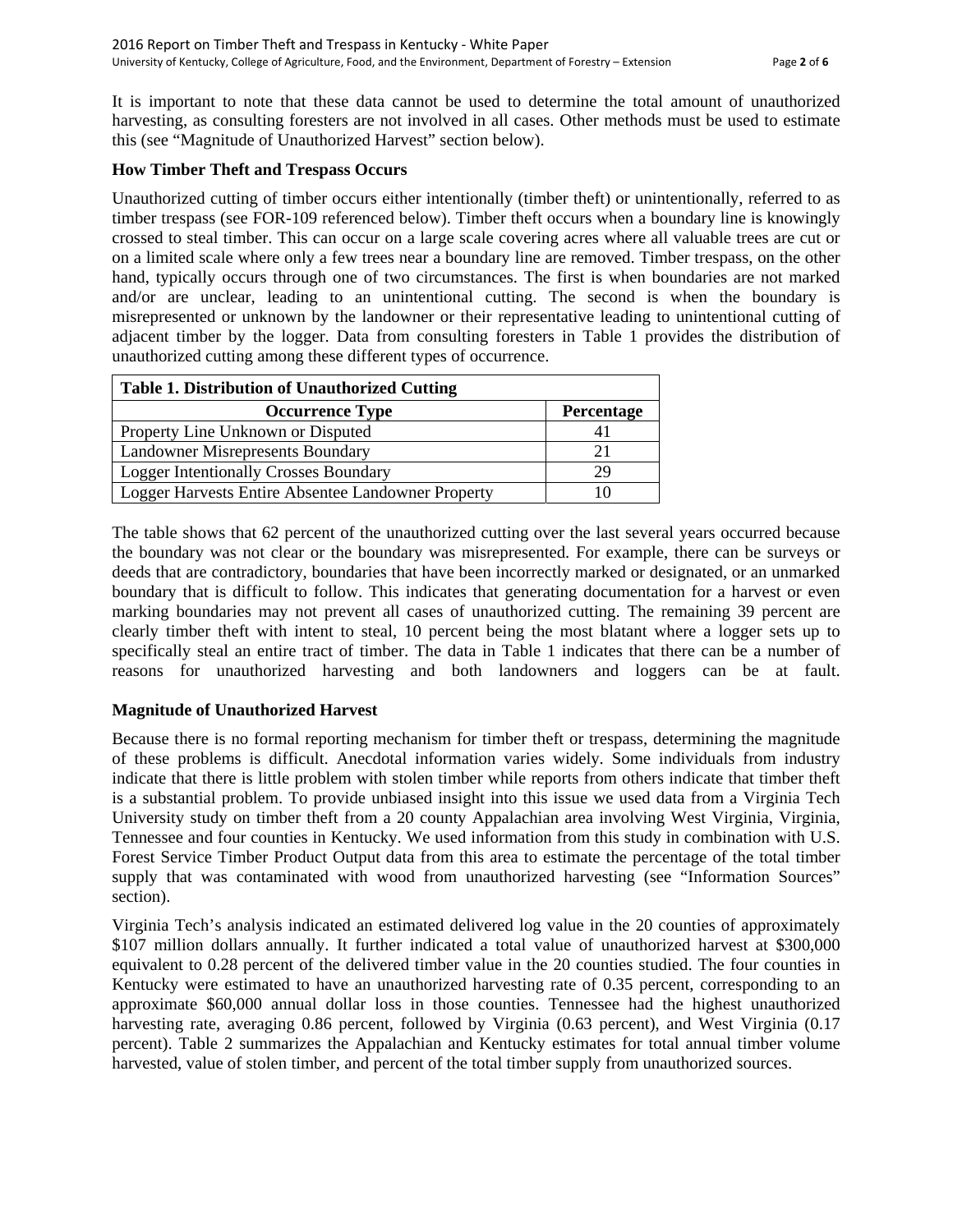| Table 2. Percent timber value associated with stolen timber for 20 counties in Appalachia. |                |  |
|--------------------------------------------------------------------------------------------|----------------|--|
| Total annual delivered value of timber produced in all twenty counties included            | \$107,323,905  |  |
| in the Baker study                                                                         |                |  |
| Annual estimated timber value lost to timber theft from All Twenty Counties                | \$300,000      |  |
| included in the Baker study                                                                |                |  |
| % of the timber value lost to timber theft                                                 | 0.28 percent   |  |
| <b>KENTUCKY</b>                                                                            |                |  |
| Total annual delivered value of timber produced in the four Kentucky counties              | \$17,135,429   |  |
| included in the Baker study                                                                |                |  |
| Annual estimated timber value lost to timber theft from the four Kentucky                  | \$60,000       |  |
| counties included in the Baker study                                                       |                |  |
| % of the timber value lost to timber theft                                                 | $0.35$ percent |  |
| Other States - % of timber value composed of unauthorized harvest                          |                |  |
| Tennessee                                                                                  | 0.86 percent   |  |
| Virginia                                                                                   | $0.63$ percent |  |
| West Virginia                                                                              | $0.17$ percent |  |

It is important to note that the estimate of unauthorized cutting found in the far eastern counties should not be assumed to be occurring throughout Kentucky, as this study shows that eastern Kentucky experiences higher rates of unauthorized cutting compared to other counties in Kentucky. Regardless, while the overall percent of stolen timber in the overall timber supply is low, the impact of unauthorized cutting for the landowners (particularly in the egregious cases) can be significant.

#### **Individual Cases - Volume, Value and Characteristics**

The survey of Kentucky's consulting foresters provided statistics relative to the size of individual cases of unauthorized harvesting (Table 3). These data indicate a significant range in the size of individual unauthorized harvest cases, from 1 to 5,000 trees and a corresponding 0.01 acres to 250 acres. The

statewide average size of an individual case was 74 trees on 11 acres. This average resulted in a board foot volume of 13,939 worth \$4,904 in stumpage. Stumpage is typically the value received by landowners when they sell timber. It's generally 30 to 50 percent of the delivered mill price for logs, and reflects timber harvesting costs and logger profit.

Figure 2 shows the average value by region across Kentucky. The figure provides average values per case of unauthorized harvesting. The highest lost occurs in eastern Kentucky with the average unauthorized cut occurring on 31 acres with 143 trees harvested. These 143 trees yielded 30,167 board feet of timber with a stumpage value of \$7,875, equivalent to a loss of \$256 per acre). Other regions experienced less acreage, trees, and value per case with western Kentucky having the smallest

| Table 3. Number of trees and acres of individual cases<br>of unauthorized harvest. |         |      |       |
|------------------------------------------------------------------------------------|---------|------|-------|
|                                                                                    | Average | Low  | High  |
| Number of Tree per Case                                                            | 74      |      | 5,000 |
| Acres per Case                                                                     | 11      | 0.01 | 250   |
| <b>Board Feet</b>                                                                  | 13,939  |      |       |
| Value of Stumpage                                                                  |         |      |       |



dollar loss, \$2,515 per case. Kentucky's timber trespass law (KRS 364.130) indicates a potential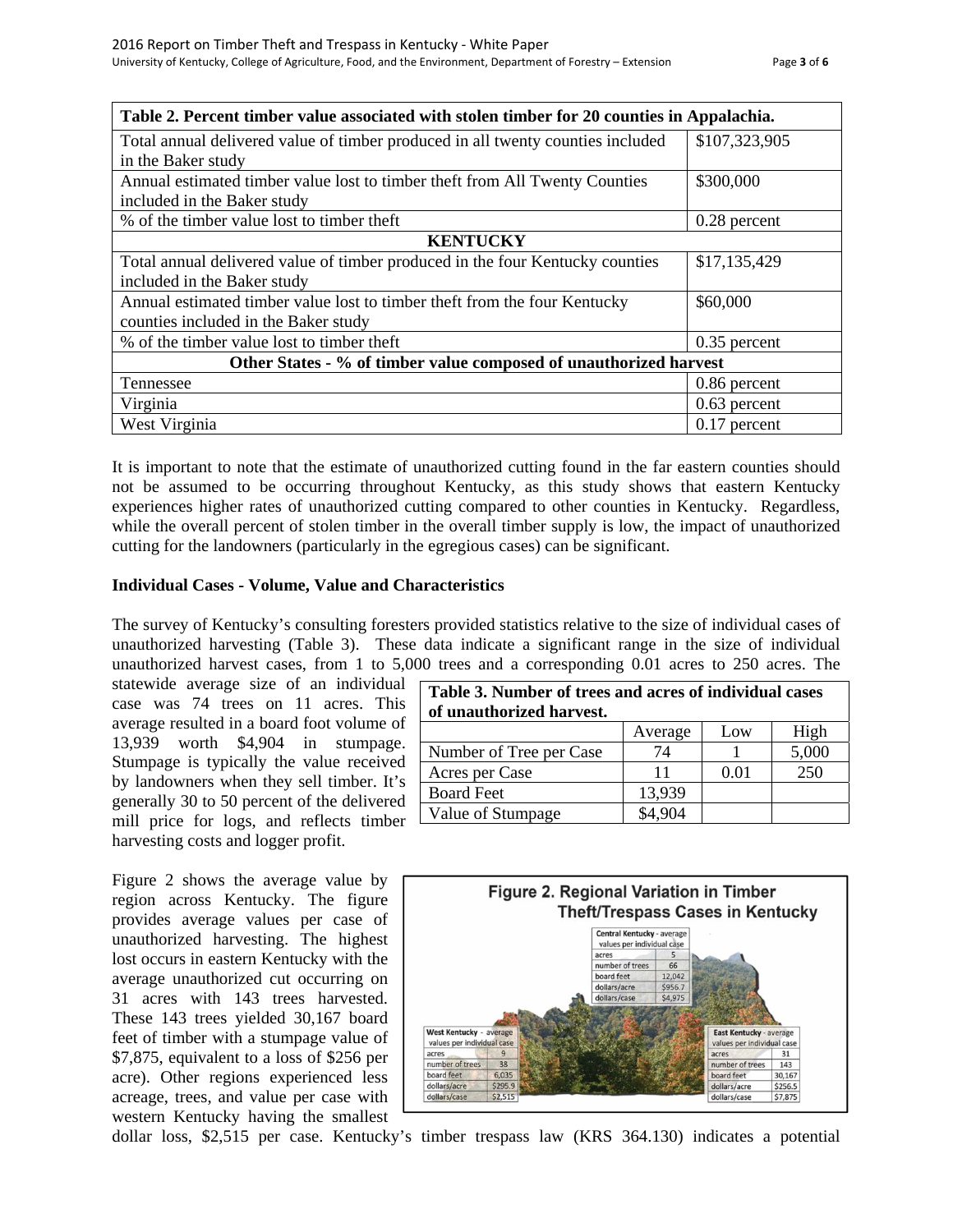compensation of three times the stumpage value and damages. Three times the stumpage associated with Figure 2 indicates that landowners on average in eastern Kentucky could receive \$23,625 dollars per case just for timber damages, compared to approximately \$7,500 in western Kentucky due to the greater size (# of trees) of unauthorized harvest occurring in the eastern third of Kentucky. The potential dollar recovery by rightful owners for timber damages discussed above represents the average for each region. It is important to understand that there are cases that greatly exceed the average. For example, the individual case with the greatest acreage was in eastern Kentucky involving 250 acres. At \$265.50 dollars per acre of timber removed on average in an unauthorized harvest in that region, the total timber value in that case was \$66,375. Damages other than timber including professional fees can increase the total value of each case.

Consultation with Commonwealth and County attorneys indicates a significant problem in collecting evidence and successfully prosecuting felony timber theft. As a result, landowners are in adverse positions; they must seek compensation through their own means, including paying for expert witnesses (ex. surveyors, foresters) and legal fees as needed. The relatively low average stumpage value associated with many cases of unauthorized harvesting indicates that landowners may not find it palatable to pursue compensation. With larger cases of theft or trespass the monetary loss can be significant, warranting pursuit of compensation. However, in these cases it is not guaranteed that the victim of timber theft will recover the total compensation outlined in KRS 364.130.

According to information obtained from consulting foresters, on average 51 percent of landowners used a lawyer and 45 percent used a surveyor. It is important to note that landowners trespassed upon, landowners accused of trespassing, loggers and timber buyers all use the professional services of consultants, lawyers and surveyors to varying degrees. From the survey, consultants are hired by the landowner that has been trespassed upon approximately 84 percent of the time and by the accused trespasser 16 percent of the time. In some instances of unauthorized cutting the main concern of the rightful owner may not be timber value. Research data from U.S. Forest Service surveys of Kentucky woodland owners indicates that for many, the primary reason for woodland ownership is not timber. Recreation, aesthetics, and wildlife are weighted more heavily than timber, indicating that there are both tangible and intangible losses associated with unauthorized harvesting, particularly in cases of significant timber theft, that need to be considered when discussing this issue. Victims of unauthorized cutting represent credible sources of information on these factors (ex. www.timbertheft.org), which we fully recognize should be considered in deliberations on this issue, but are not documented in this report.

**Outcomes of Unauthorized Harvest Cases -** When looking at the legal and financial outcomes from trespass cases, the results vary. Due to the arm length relationship between the client and the consultant forester, the foresters do not always know the outcome of all the cases they work on. In general they are aware of the outcomes of approximately 50 percent of the cases and the data from these known cases is provided below in Table 4. Table 4 shows the legal outcomes of those cases, with the majority, 58 percent, being settled outside of court. Twenty-three percent of cases remain unresolved, including cases where no resolution will occur and those involving a lengthy time before a resolution can finally be met.

| <b>Table 4. Percentage of Outcomes for Known Cases</b> |                                               |                   |
|--------------------------------------------------------|-----------------------------------------------|-------------------|
| <b>Settled Outside</b>                                 | <b>Settled in Court</b><br><b>Trespass is</b> |                   |
| of Court                                               | or via Arbitration                            | <b>Unresolved</b> |
| 58.4%                                                  | 18.5%                                         | 23.0%             |

KRS 364.130, also known as the Kentucky timber trespass law, states that if trespass is determined, and no proper prior notification was given, the rightful owner of the timber shall receive 3 times the damages incurred. Damages include the stumpage value of the timber removed and fees for professional assistance if needed, typically consulting forester and surveying fees, and potentially fees for legal representation. Settlements and payments of damages vary.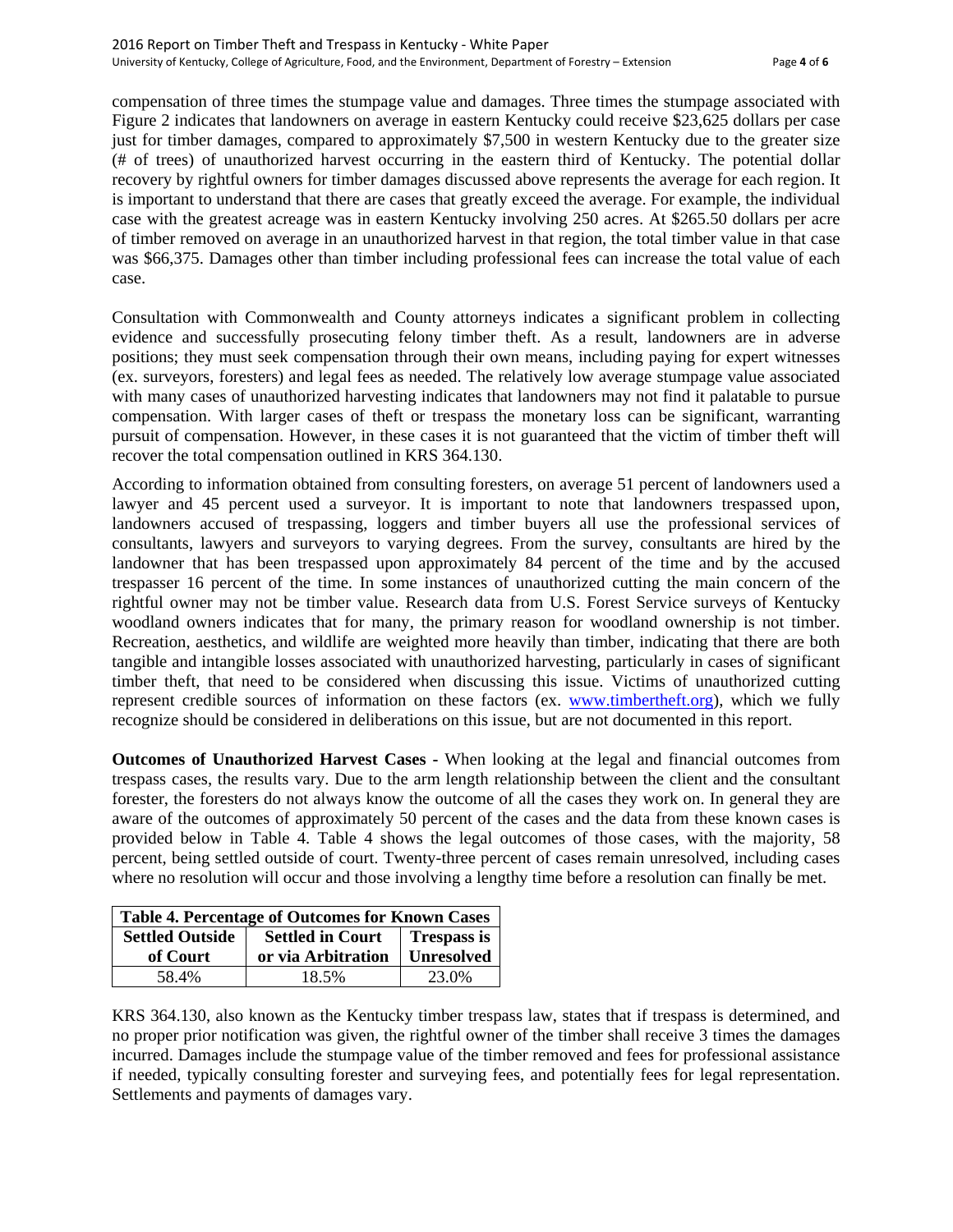Based on survey data from consulting foresters, Table 5 shows that triple damages were paid most often (48.9%) as stipulated in KRS 364.190, followed by single damages (31.9%) and double damages (17 percent).

| <b>Table 5. Damages Paid</b> |                    |                    |                        |
|------------------------------|--------------------|--------------------|------------------------|
| <b>Trespasser</b>            | <b>Trespasser</b>  | <b>Trespasser</b>  | <b>Trespasser Paid</b> |
| <b>Paid Single</b>           | <b>Paid Double</b> | <b>Paid Triple</b> | <b>More Than</b>       |
| <b>Damages</b>               | <b>Damages</b>     | <b>Damages</b>     | <b>Triple Damages</b>  |
| 31.9%                        | 17.0%              | 48.9%              | 0.02%                  |

As stipulated in KRS 364.130 the landowner is also entitled to recovery of legal costs incurred as a result of the trespass. Table 6 summarizes the legal fee payment. These data on damage and legal fee payment indicate a wide range of outcomes. This variation can be expected given that the majority of cases are settled out of court and given the high degree of variability and fault associated with unauthorized cutting.

| <b>Table 6. Legal Fee Payment</b> |                             |                           |
|-----------------------------------|-----------------------------|---------------------------|
| <b>Trespasser Paid All</b>        | <b>Trespasser Paid Some</b> | <b>Trespasser Paid No</b> |
| <b>Legal Fees For</b>             | <b>Legal Fees For</b>       | <b>Legal Fees For</b>     |
| Landowner                         | Landowner                   | Landowner                 |
| 45.5%                             | 31.8%                       | 22.8%                     |

**Changes in the Occurrence of Timber Theft and Trespass in Kentucky –** The data collected for this report do not allow for a direct determination of the rate of change in unauthorized cutting over a period of time. However, we did survey the consulting foresters for their expert opinion on perceived changes. The majority indicated that there had not been a significant change in the amount of timber/theft occurring today as compared to 10 years ago.

# **Conclusion - Opinion**

This report indicates timber theft and trespass is occurring at some level throughout Kentucky. Our survey data shows that fault varies significantly from case to case. Fault can lay both with those responsible for harvesting timber as well as with landowners and their representatives who sell timber. While the total amount of unauthorized harvest is small compared to the overall timber supply, landowners subject to timber theft or trespass cannot expect significant assistance from law enforcement and the vast majority of cases require pursuit of damages through civil action. The victims of larger timber thefts can certainly have an interest in seeking compensation, though the upfront expenses can be significant.

In summary, unauthorized harvesting is a product of a number of different variables. Detailed analysis and understanding of timber theft and trespass would be required to generate effective and efficient mechanisms to reduce the incidences of unauthorized cutting. While many unauthorized harvests are not necessarily intentional, it is clear that criminal timber theft does occur and there are mechanisms that can be used to diminish these egregious acts, some of which have been enacted in other states. Moving forward, it will be important to develop solutions that do not impede legitimate logging operations and/or increase the cost of buying timber that can lead to a reduction in the viability of Kentucky's forest industry. It would also reduce the value of standing timber and erode landowner's timber value. Neither is a palatable outcome for the commonwealth and its citizens.

#### **Information Sources**

*There are many anecdotal and observational accounts of timber loss however, credible and verifiable information is difficult to come by. This report was developed from the best quantifiable, objective economic data available including: industry survey research work conducted by Virginia Tech for a portion of the Appalachian region including counties in eastern Kentucky (An Analysis of Timber Trespass and Theft Issues in the Southern Appalachian Region, S. Baker, Virginia Tech University,*